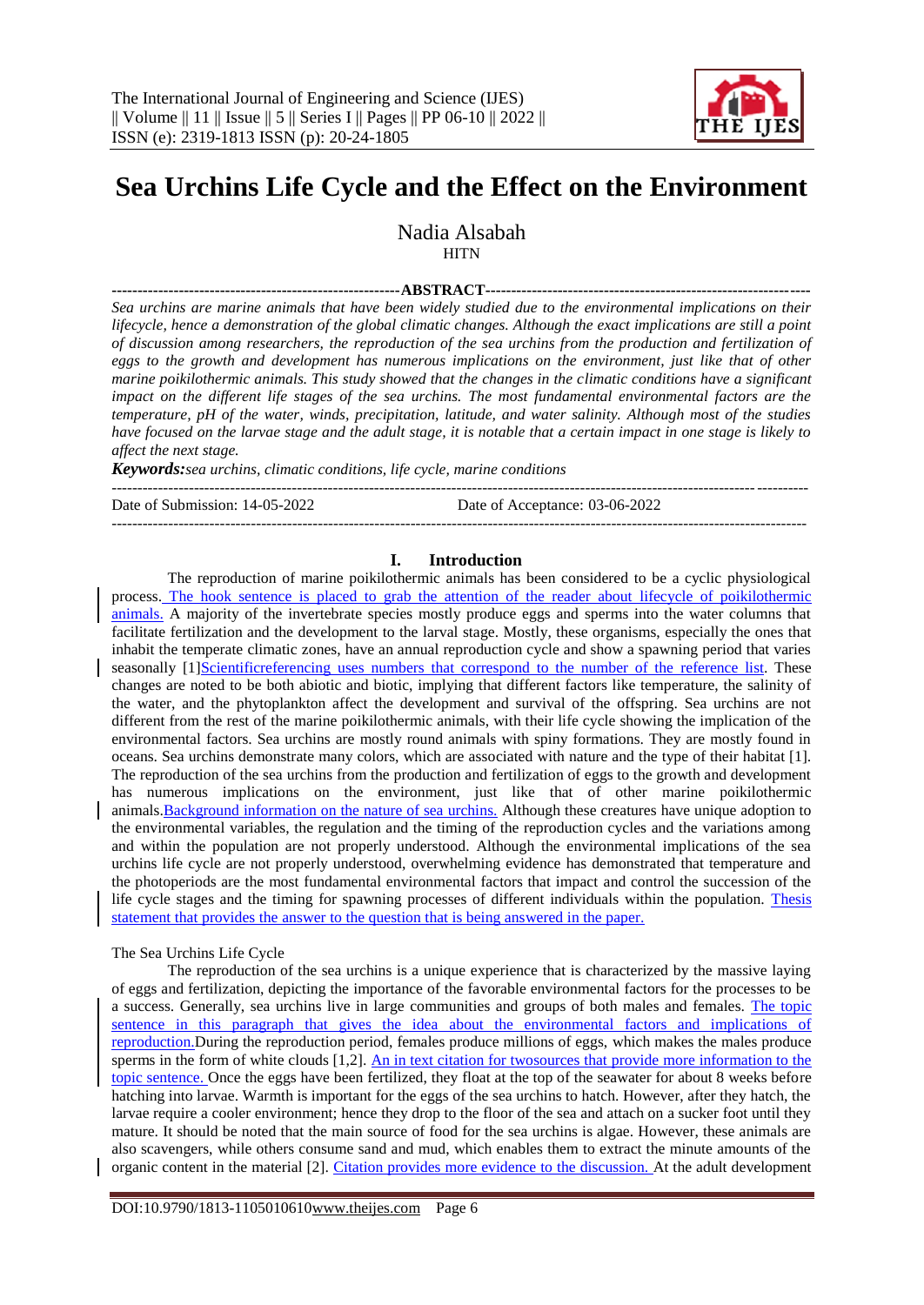stage, which takes about four to five years, sea urchins are about three to ten centimeters. Some of the sea urchins, like the Red Sea Urchin, can live for even more than 30 years depending on numerous environmental factors, including temperature. It is anticipated that some species of sea urchins are in danger of going extinct as a result of the increased popularity and their use as a source of seafood delicacy. The last statement of the paragraph concludes the idea being discussed.

#### Regional Differences in the Sea Urchin Spawning Schedule

Environmental implications on the reproduction of the sea urchins is demonstrated by the studies concerning the spawning schedules in different regions. Topic sentence provides the idea of the paragraph. It acts as the transition from the previous discussion. The previous studies have focused on the spawning behavior of the sea urchins in the Sea of Japan, the Eastern Pacific Sea, and the Sea of Okhotsk to demonstrate the differences in the behavior of the sea urchins [2]. Citation of the previous studies provide more credibility to the study. In all three locations, it is notable that sea urchins have unique behavior, which can be illustrated by the three patterns. For example, in the Sea of Japan, the sea urchins show a cycle where spawning peaks at around September to October during the autumn period. However, the sea urchins at the Sea of Okhotsk, as well as the Eastern Pacific, demonstrate an extended period of spawning that starts from around June to October. Factual statements demonstrate the depth of the research. This is a characteristic difference in the spawning periods and behavior that is observed in the northern parts of Funka Bay as well as Tsugaru Strait, which show two peaks of spawning throughout the year, with the first peak between April and May and the other one during the autumn period from August to October [2]. The citation shows attribution of facts to the author. This is an illustration that the sea urchins in different geographical locations have different spawning behavior indicating an impact on the environmental factors on their behavior. Generally, it is notable that the species in the Atlantic Ocean spawned once annually while the Mediterranean populations spawned twice. However, it is notable that the varying reproductive cycles for the same sea urchins are not properly understood. Again, the last statement concludes the idea discussed in the paragraph.

Although the differences in the spawning behavior of the sea urchins are not properly understood due to the lack of enough evidence regarding the varying behavior in the same sea species, this behavior is attributed to the regional differences that impact the climatic and environmental conditions. The topic sentence is also an attention grabber and a transition to the next idea. For example, some studies have suggested that the difference is brought about by the latitudinal gradient differences [3]. Example provides more credibility to the research with factual information. The citation demonstrates that it is not guess work. According to this proposition, temperature and the photoperiod differences in different regions are the main environmental factors that regulate the reproductive behaviors and cycles of the sea urchins and other marine invertebrates. Due to the changes in temperature, the sea urchins regulate their behavior leading to changes in the spawning. For example, temperate waters make the sea urchins have a short period of spawning, while the opposite is true for the tropic environmental conditions. Under these conditions, the spawning period is extended, and it is also demonstrated that some of the species can spawn throughout the year [3]. Environmental implications are emphasized. However, there has been a challenge for the scientists to explain why *P. lividus,* a sea urchin species that are mostly found along the West Coast of the Atlantic, has a single spawn period, while the same species located in the Mediterranean region has several spawning peaks, although both locations are within the same latitude. This is an illustration that other environmental factors may be causing the differences in the behavior of the sea urchins located within the same latitude. A conclusive statement.

#### Environmental Factors that Influence Spawning of *S. intermedius*

The proposition that environmental factors may influence the growth and development of sea urchins triggered the need for more studies, especially focusing on *S. intermedius* and its behavior throughout the growth cycle. This statement provides a background of the subtopic and the ideas discussed in the subtopic provided. Mainly, a focus on the female ones regarding their maturation has been studied to evaluate the factors that influence their behavior. The studies at the Kievka Bay evaluated the nature of the *S. intermedius*  throughout six stages of ovarian maturation from immature to over – mature [2,3]. When two or more citations are used they are provided in acceding order. Some of the considerations for the environmental concerns were the depth of the sea, the temperature of the water that they lived in, the salinity of the seawater, and the concentrations of the oxygen that dissolved in the water. Gonadal development was evaluated in 26 sites to evaluate the maturity dynamics and the proportion of the sea urchins that were ready for spawning. According to the studies, sea urchins tend to become mature by August. This is an illustration that they have more potential to spawn anywhere between the month of August and September. This paragraph discusses the findings in different locations. There is a significant difference in the spawning dynamics of the sea urchins in various sites and at various times of the year. This is an indication that the changes in the climatic conditions affect the behavior of the sea urchins and particularly their development.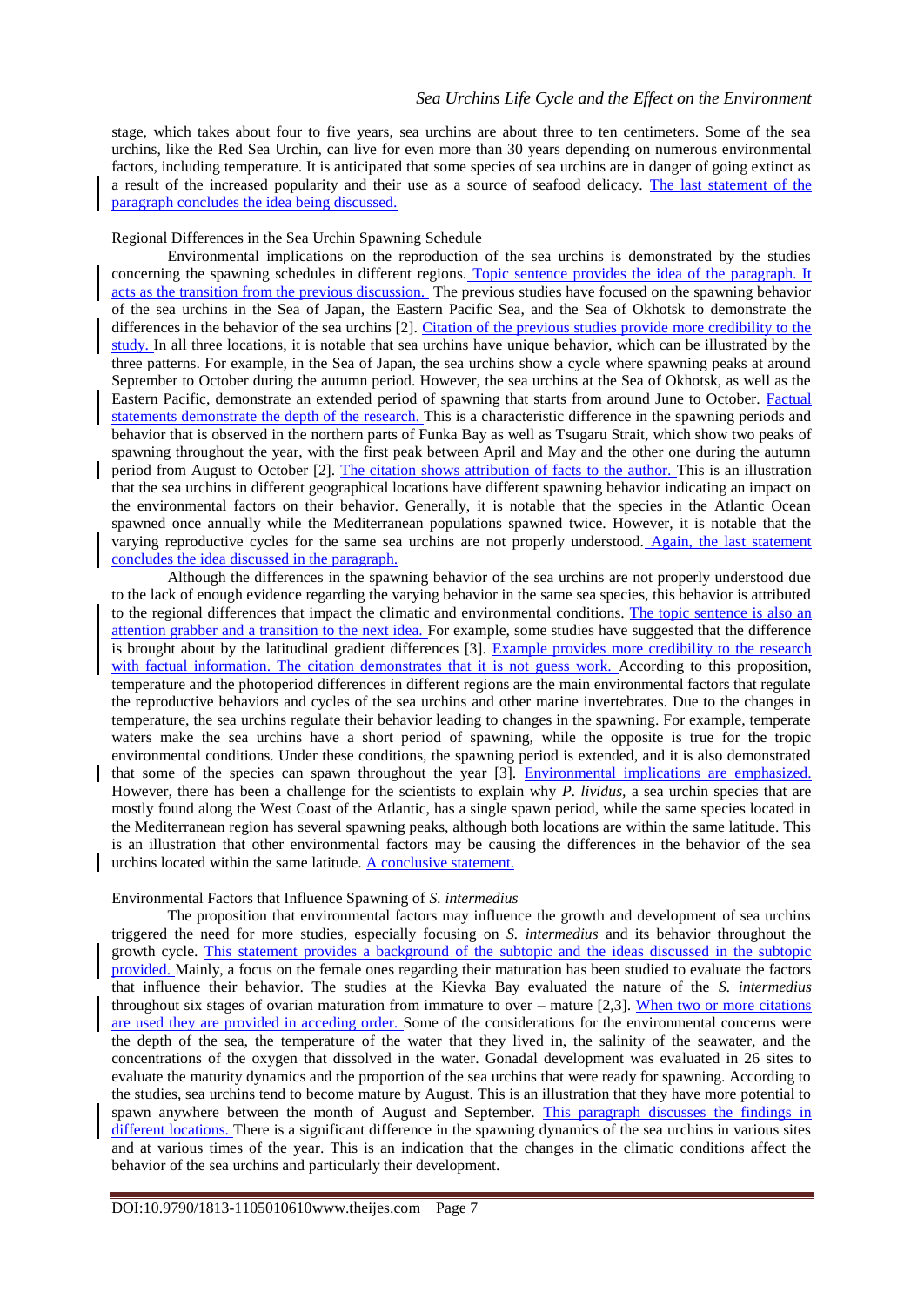The changes in the patterns for the spawning event as observed from the *S. intermedius* is an indication of the role of local environmental properties in the spawning periods. This is a transition statement that gives more details about the environmental factors. It is notable that the various external conditions or the favorable combination of different conditions play a role in the behavior of the *S. intermedius.* Some of the factors that have been discussed to impact this behavior include the differences in the weather and the hydrological conditions [4]. These changes regarding the amount of precipitation and also the associated changes in the terrigenous factors affect the manner in which *S. intermedius* grow and behave throughout the year. The paragraph provides more information about the notable changes and effects. When precipitation changes, the levels of salinity change which affects the maturity of sea urchins and hence their productivity. The study at Kievka Bay also suggested that the changes in the wind patterns have a role in the behavior of the sea urchins [2]. An example and a citation give credibility to the discussion. The nature of the seasonal wind affects the temporal variability regarding the distribution of temperature and probably the precipitation rate that affects the saturation of the dissolved oxygen. Other factors noted to have a strong correlation with the behavior of the sea urchins is the concentration of the phytoplankton. With more concentration, more sensitive males start to spawn, and their sperms tend to stimulate and promote synchronous behavior in the rest of the community. The interesting finding is the correlation between the timing of the spawning period and the new and the full moon periods. The natural stimuli of this behavior and its impact on the sea urchins is still a factor of consideration in modern studies, but an interesting demonstration of the environmental factors and growth of sea urchins [4]. The last statement provides a conclusive after thought based on the discussion.

## Sea Urchins and Implications on Marine Forests

The growth and developmental behavior of sea urchins have demonstrated a unique implication on marine forests. A new subtopic about marine forests and how they relate to growth of sea urchins.Importantly, researchers have studied the role of maturing sea urchins on the algae community, and particularly the modification of the structure. While many other types of herbivores have been recognized as a part of the grazing agents in these communities, their roles and functions are quite lower or even insignificant when compared to the behavior of the sea urchins. According to Zhadan et al., sea urchins demonstrate a unique browsing behavior with a lot of intensity which leads to the formation of a canopy that can make the macroalgal communities collapse [2]. A citation that gives credibility to the discussion of marine forests.Through the activity of the sea urchins, as they grow and multiply, there is a large transformation and extension of the rocky bottoms. Various studies have proved the behavior of the maturing sea urchins on the environment and the implication of the sea algal. In a study conducted within the Mediterranean Sea, the cover of algal increased by about 50% in the areas where the sea urchins were removed [2]. This was also evidenced in the Northwestern region of the Mediterranean. In this regard, it can be concluded that the patterns of growth and development of sea urchins play a role in the habitat structure for these communities, even the communities that have low echinoid densities. A concluding statement that provides the reader with the overall thought of the topic.

Climate Warming and Ocean Acidification Cross Life History Stages

The anthropogenic uptake of carbon dioxide has a significant impact in altering the chemistry of the seawater, especially leading to a reduction of the seawater pH and also saturation of some minerals, which affect the growth and development of the overall marine ecosystem. The topic sentence is a comprehensive statement that gives the overall background of the idea of climatic warming and other factors that influence sea urchins throughout their lifecycle. The acidification of the ocean coupled with global warming has negative implications on the larvae and the adult sea urchins [5]. It is notable that sea urchins calcify in both the larvae and the adult stage. Therefore, the changes in the nature of the water have an important role in the development of sea urchins and particularly their survival at these stages. It is in this regard that sea urchins have been significantly used by environmentalists in studying the implications of climate change on the marine ecosystem. Supportive statement provides more details about the topic statement. According to Bryne and Hernandez, the increased acidification of the marine water has a stunning effect on the growth of the sea urchins, as demonstrated in the changes in the small larvae as well as the skeletons of adult sea urchins [1]. Citation provides credibility about the changes in environmental conditions and their impacts on sea urchins. This change is attributed to the energetic constraints as well as the reduction of the saturation state. Through moderate warming and also a sufficient supply of food sources, the changes may be reduced among the species. However, it is evident that a variation regarding the acidification is notable, and also the warming within and between the species, which could be an indication of phenotypic plasticity that exists as the species try to adjust to the changes in the climate. There is an increase in acidification resilience and adaptation of the species to the biological systems [5]. However, there is a need to identify the specific species that adapt to the specific climatic stressors in order to understand the echinoid fauna of the future. The conclusive statement provides an afterthought based on the discussion.

The focus of the single life stages and particularly the larvae stage of the marine species and how they demonstrate environmental changes has demonstrated the need to evaluate other life stages to have a better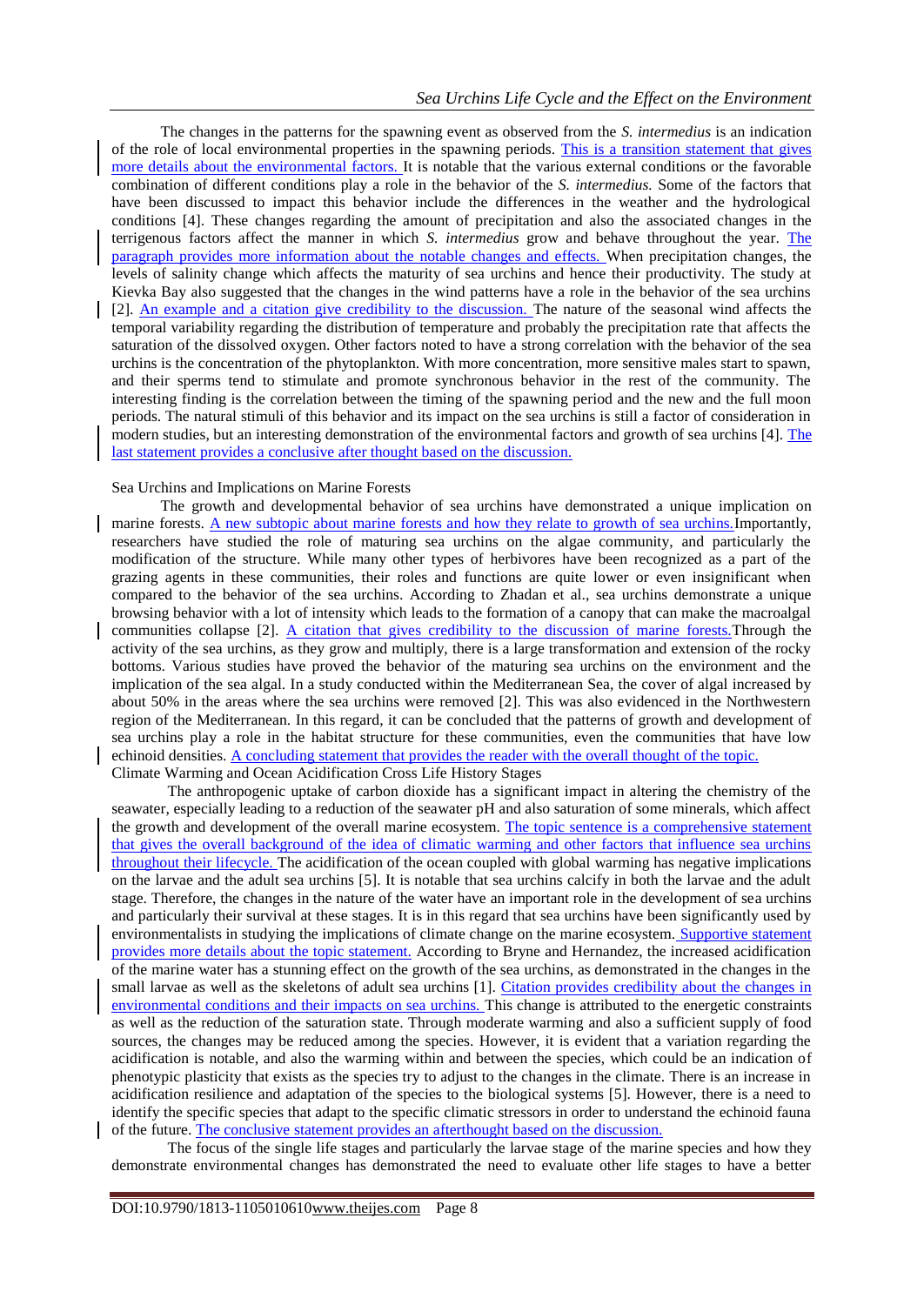understanding of the entire process. The topic statement is a transition that demonstrates more discussion about the climatic changes and their effects on the animals. Most of the studies in the past have focused mainly on a single life-history stage which has necessitated the evaluation of different life stages and the consideration of these life stages as a continuum [6]. While these stages can demonstrate some differences and some forms of autonomy in characteristics, they tend to be linked together. The information on stages give credibility to the analogy that various stages are consideration in environmental implications. Therefore, Miles et al. noted that the implications of the environmental changes that cause a particular disturbance in one stage could be transmitted to the next stage [6]. The citation is an emphasis of this argument. For example, it has been demonstrated that there is a significant carry-over on the maternal impact. It is notable that the quality of eggs produced by the female sea urchins depends significantly on the quality of diet, the overall lifestyle, the temperature as well as the concentration of the dissolved oxygen in the water. The example gives credibility to the argument. These carryover effects are also evident in the males and the production of their sperms to the larvae stages. Environmental factors affect the phenotypic traits of the larvae stage. Considering that the organisms can adapt to environmental changes, one factor that is of essence is the time of exposure [6]. The exposure of the organism to various environmental factors can lead to drastic morphological changes or even modified behavior. Such changes are notable of evident in arguably all stages of the growth life cycle of the organisms. The changes discussed are concluded with an overall conclusive idea.

Temperature and acidification of the water are among the most studied factors that impact the growth patterns and behavior of sea urchins. The topic statement provides the climatic conditions being discussed. In their study, Miles et al. illustrated that temperature has a positive impact on their growth. The researchers studied how a temperature above 25<sup>°</sup>C affected the growth and development of *Tripneustesgratilla*. The issue of temperature is discussed in details and evidence is given. According to the study findings, such a temperature leads to the development of larger and heavier sea urchins that also demonstrate a heavier skeletal growth. With a more tropical population being noted within the species, it is evident that such observations will be made in different parts. A moderate warmth of the water has a positive impact on the growth of *T. gratilla*. An example of the species is given and how it is affected. However, very high temperatures have a reduced growth rate impact on the species. A transition statement that provides an alternative finding.This illustrates that temperature is a major physiological factor that increases the susceptibility of the animals to the diseases, and hence their mortality [6]. In addition, an increase in acidification leads to a reduced growth rate of the species. While moderate rates of acid in the water are not stressful to the growth of the sea urchins, a very low pH impacts the survival rate and even the body size of the species. However, the duration of exposure to such conditions has a major impact on the species. The more the exposure the more the sea urchins are affected. This is a demonstration that time is of essence for the environmental factors to have a major implication on the growth of the sea urchins. The conclusive statement provides the reader with the overall idea.

### **II. Conclusion**

The analysis shows that while the environmental implications of sea urchins life cycle demonstrates varying results, overwhelming evidence has demonstrated that temperature, pH and the photoperiods are the most fundamental environmental factors that impact and control the succession of the life cycle stages and the timing for spawning processes of different individuals within the population. The first statement in the conclusion is a recap of the idea that was being discussed, and a restatement of the thesis although it does not use the exact words all through. The study showed that the changes in the climatic conditions has a significant impact on the different life stages of the sea urchins. Although most of the studies have focused on the larvae stage and the adult stage, it is notable that a certain impact in one stage is likely to affect the next stage. There is a need to study the implications of specific amounts of temperature and pH on specific body attributes and formation in order to understand the implication of the environmental factors at that particular stage. With the increased climatic changes across the globe, it is notable that sea urchins will change differently. Naturally, most organisms demonstrate phenotypic adjustments, hence it is expected that with the global climatic changes, more sea urchins will continue to demonstrate adjustments to the changes. These statements provides a recap of the major findings from the study. This must be achieved in all the lifecycle stages of sea urchins since they are all affected by different environmental factors. This last statement is the afterthought of the discussion.

#### **References**

The sources are arranged in numbers based on how they appear in the paper. Since a specific format was not provided, the author decided to use scientific referencing since this is a scientific research.

[1]. M., Byrne, J.C., Hernandez. "Chapter 16 - Sea urchins in a high CO2 world: Impacts of climate warming and ocean acidification across life history stages." Science, 43 (2020), 281-297.

[2]. P., Zhadan; M., Vaschenko; T., Almyashova. "Effects of Environmental Factors on Reproduction of the Sea Urchin Strongylocentrotus Intermedius." Environment to Aquaculture and Biomedicine (2017), 1-5.